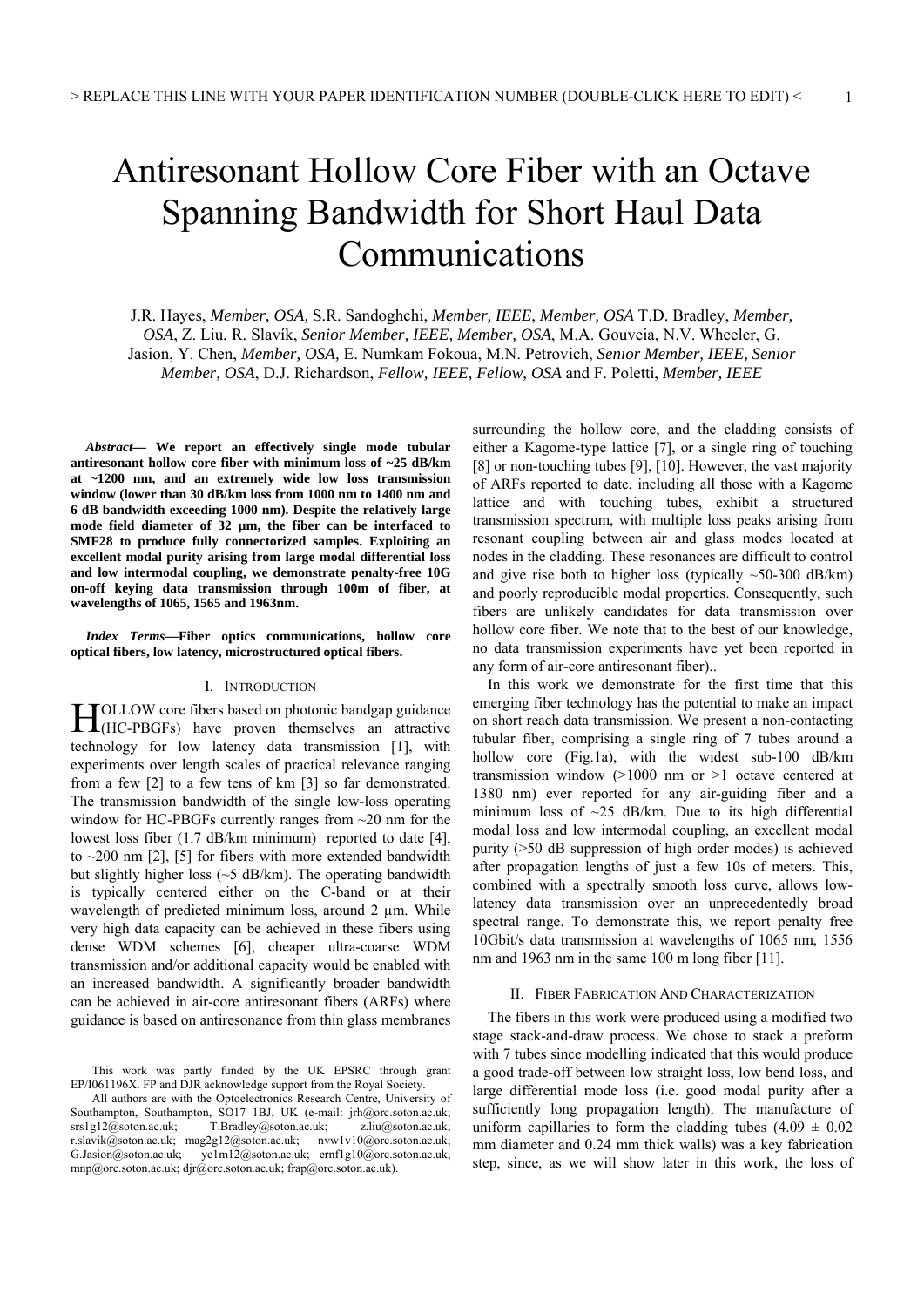tubular ARFs and their high order mode extinction ratio depend critically on the regularity of their structure. Dimensional differences amongst the final tubes in the fiber cause additional light leakage between the gaps and decrease the bandwidth due to broadening of the resonance peaks. Since during the second draw stage tube pressurization was necessary to increase the initial aspect ratio (inner to outer diameter ratio) of the stacked capillaries from  $\sim 0.94$  to the final  $\sim$ 0.98, any initial difference between the capillaries would tend to be magnified in the final fiber by this process. The fiber draw parameters were slightly tuned during the draw to produce fibers centered at different wavelengths and with core diameters ranging between  $\sim$ 38 μm and  $\sim$ 45 μm. The target fiber outer diameter was set to either 180 μm or 200 μm. The yield from one preform was  $\sim$ 2.1 km, but we envisage it could be straightforwardly scaled up to >50 km per meter of preform [12].

Fig. 1 shows a scanning electron micrograph of one of the fabricated fibers (core diameter of 40.2 μm, optical properties shown in Fig.3).



Fig. 1. Electron micrographs of the full fiber cross section and details of the cladding of Fiber C having core diameter 40.2 μm.

Our aim in this work was to demonstrate the potential of this fiber type in a fully fiberized data transmission experiment, for which connectivity to standard single mode fiber (SMF) is required. Accordingly, we developed mode matched splice recipes to allow low-loss interconnection to SMF employing a suitable intermediate buffer fiber (see below). Loss measurements were performed via a cutback method employing a supercontinuum source, two optical spectrum analyzers (400-1750 nm and 1200-2400 nm, 2 nm resolution) to cover the full transmission bandwidth of the fiber, and the input end mode-matched and spliced to SMF. We characterized the loss of three different fibers (A, B and C) with slightly different core size and glass membrane thickness, leading to shifted transmission bands. Fig. 2 shows the loss of one fiber (Fiber A) having a core diameter of 38 μm, cutback from 145 m to 4 m. The loss oscillations visible at ~870, 1180 and 1400 nm are believed to be due to some modal beating occurring in the short fiber length that remained after the cut-off (4 m), since they were present in both short and long length transmission spectra. Despite this, the minimum measured loss was <20 dB/km, and the loss was <100 dB/km over the wavelength range 785 nm to 1705 nm. A similar fiber with slightly thicker tubes (Fiber B, not shown) had a minimum loss of  $\sim$ 25 dB/km and < 120 dB/km for all wavelengths between 900 nm and 2050 nm.



Figure 3 shows the loss spectrum of a third fiber (Fiber C), 100 meters long, that we have selected for more detailed analysis and for our data transmission experiment. It has a core diameter of 40.2 μm, an average tube diameter of 22.6 μm (with a standard deviation of 0.9 μm) and an average membrane thickness of  $\sim$ 360 nm (Fig.1). Its cutback loss is compared in Fig.3 to the lowest reported loss HC-PBGF [4] and Kagome ARF [7], and to a wide bandwidth HC-PBGF [5], to highlight the exceptionally wide (>1000nm) air-guiding bandwidth of this fiber. Unlike other ARF types reported in the literature the loss is spectrally smooth and extremely flat over a 400 nm wide region between 1000 and 1400 nm where it is below 30 dB/km. Its minimum loss is 26 dB/km at 1200 nm. Note that besides this fundamental window of operation, the fiber also guides in high order windows at shorter wavelengths, which we haven't fully characterized yet. Exploiting the lower loss predicted from theory for the second antiresonant window, a tubular lattice ARF with 8 tubes and record loss of 7.7 dB/km at 750 nm was recently reported [13].



Fig.3. Measured loss spectrum (blue curve) compared with state-of-the-art hollow core PBGFs (orange/black) and Kagome ARF (green) highlighting the exceptional bandwidth and spectral flatness of the present fiber. Inset: measured mode image after 5 meters.

Fig.4 shows other measured and simulated optical properties of the fiber. An advantageous characteristic for data transmission is the very low group velocity dispersion of <2.5 ps/nm/km across the whole transmission window (as expected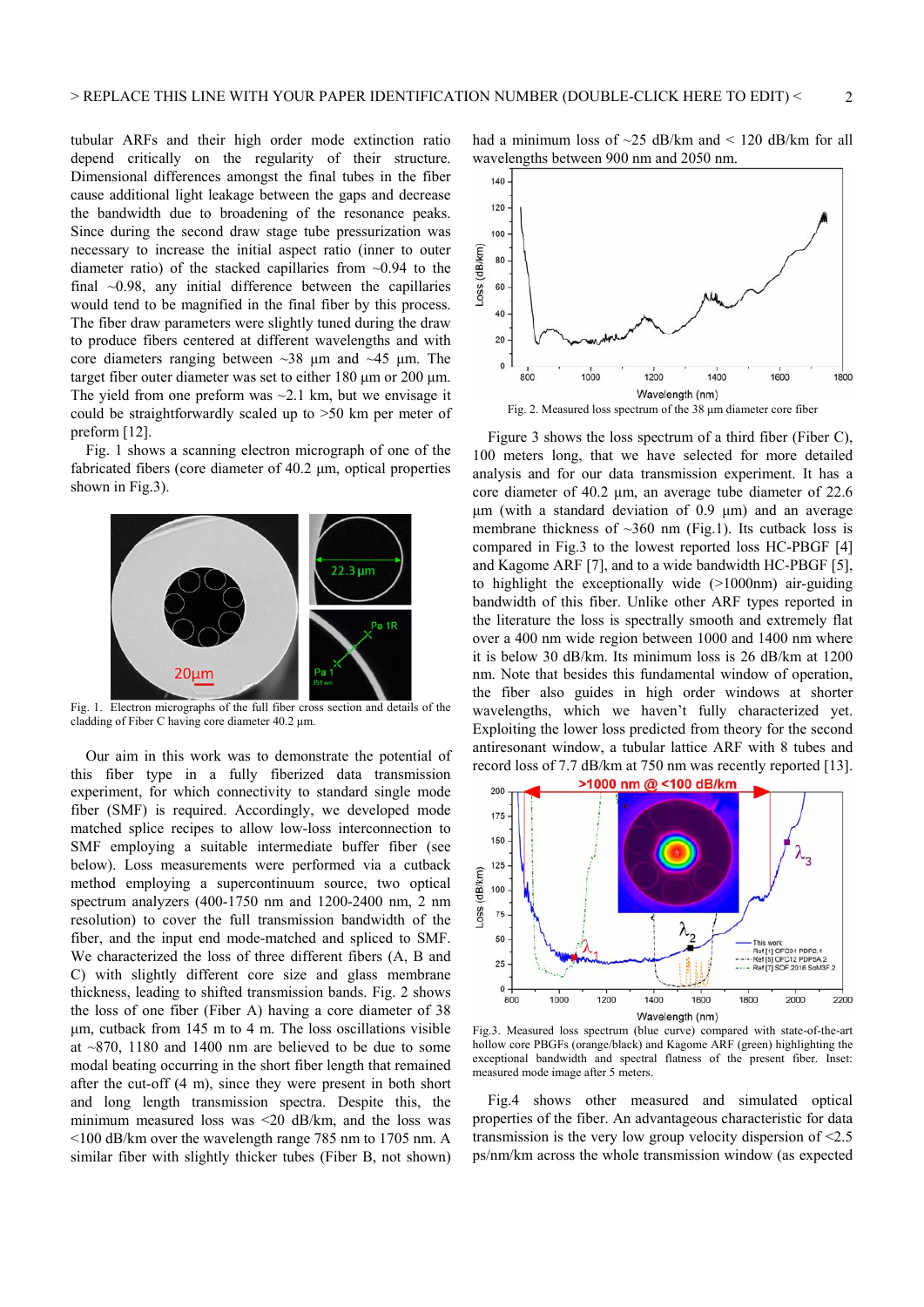for a mode that travels mainly in air and with little overlap with the glass). The fiber also has a large mode field diameter (MFD), which is almost constant at  $\sim$ 32  $\mu$ m  $\pm$  5% across the full octave, and which, in contrast to conventional, simple step index, single mode fiber, decreases with wavelength We note it continues to decrease for wavelengths longer than the most anti-resonant wavelength (which corresponds to twice the frequency of the first high loss resonance in this window). We attribute this to the radially inwards movement of the first null in the electric field as the electric field in the glass layer broadens with increasing wavelength. This is qualitatively similar to the response of the fundamental mode of a step index slab waveguide.



Fig. 4. Simulated dispersion (D) and mode field diameter (MFD) of fiber C, with superimposed measurement at 1064nm.

Using a calibrated FEM modelling tool [14], we investigated the effect of structural non-uniformities in the fiber, and the potential for further improvement in loss and higher order mode (HOM) extinction. Modelling the actual structure by taking into account small non-uniformities (e.g. in the inter-tube gaps), was found to yield excellent agreement with the experimental data, as shown in Fig.5 (red solid curve). This confirms that, as mentioned above, the dominant loss mechanism in these fibers is leakage loss. By contrast, as a result of the antiresonance operation which expels light from the membranes and produces a very small fraction of optical power in the glass  $(1 \text{ to } 8x10^{-5} \text{ across the full bandwidth})$ , surface scattering loss, which is prevalent in HC-PBGFs, has only a negligible contribution  $(\sim 0.1 \text{ dB/km}$  for this fiber). Simulations also indicate that simply by improving the structure and achieving perfect regularity a loss reduction down to 10 dB/km could be achieved for this very same design (black dashed curve), with lower losses in the few dB/km possible for similar but more optimized designs [13].



Fig. 5 Measured (blue) and simulated (red) loss of the fiber in Fig.1, and simulated loss of a similar fiber with regular structure (black dash).

The simulated differential mode loss for the real, slightly asymmetric Fiber C, indicates that the high order mode (HOM) with the lowest loss  $(LP_{11})$  is over 10 times lossier than the fundamental  $LP_{01}$ -like mode (i.e. it has a minimum loss of ~250 dB/km), and the loss of all other high-order modes is over 100 times greater (>2.5 dB/m), see Figure 6 (red symbols). This is a result of resonant coupling between coreguided modes and air modes guided in the cladding tubes, and is a well understood effect for this type of fiber [10, 11]. If irregularities in the structure are neglected (black symbols), and even more so if the perfectly symmetric tubes are further enlarged by 10% (blue symbols), an improved phase-matching is achieved, since the effective indices of the core modes decrease and those of the tube modes increase. Simulations show that as a result of this, the present structure with tubes of identical diameter would produce a larger mode loss ratio  $(x60)$  between  $LP_{01}$  and the lowest loss HOM. Increasing the tube diameters by only 10% would produce a further improvement in mode loss ratio, with high order mode loss ratios of >100 in principle achievable. The improvement in differential loss is due to increased out coupling of the HOMs because of the improved similarity between the effective indices of the HOMs of the core and the air guided modes of the cladding tubes.



Fig. 6 Simulated loss at 1200 nm, normalized to that of the lowest loss fundamental mode, of the first 50 core modes (squares) and air guided modes of the cladding tubes (hollow circles), as the structure is changed from the real fiber shown in Fig. 1 (red) to a regular structure (black) to one having larger tubes (blue).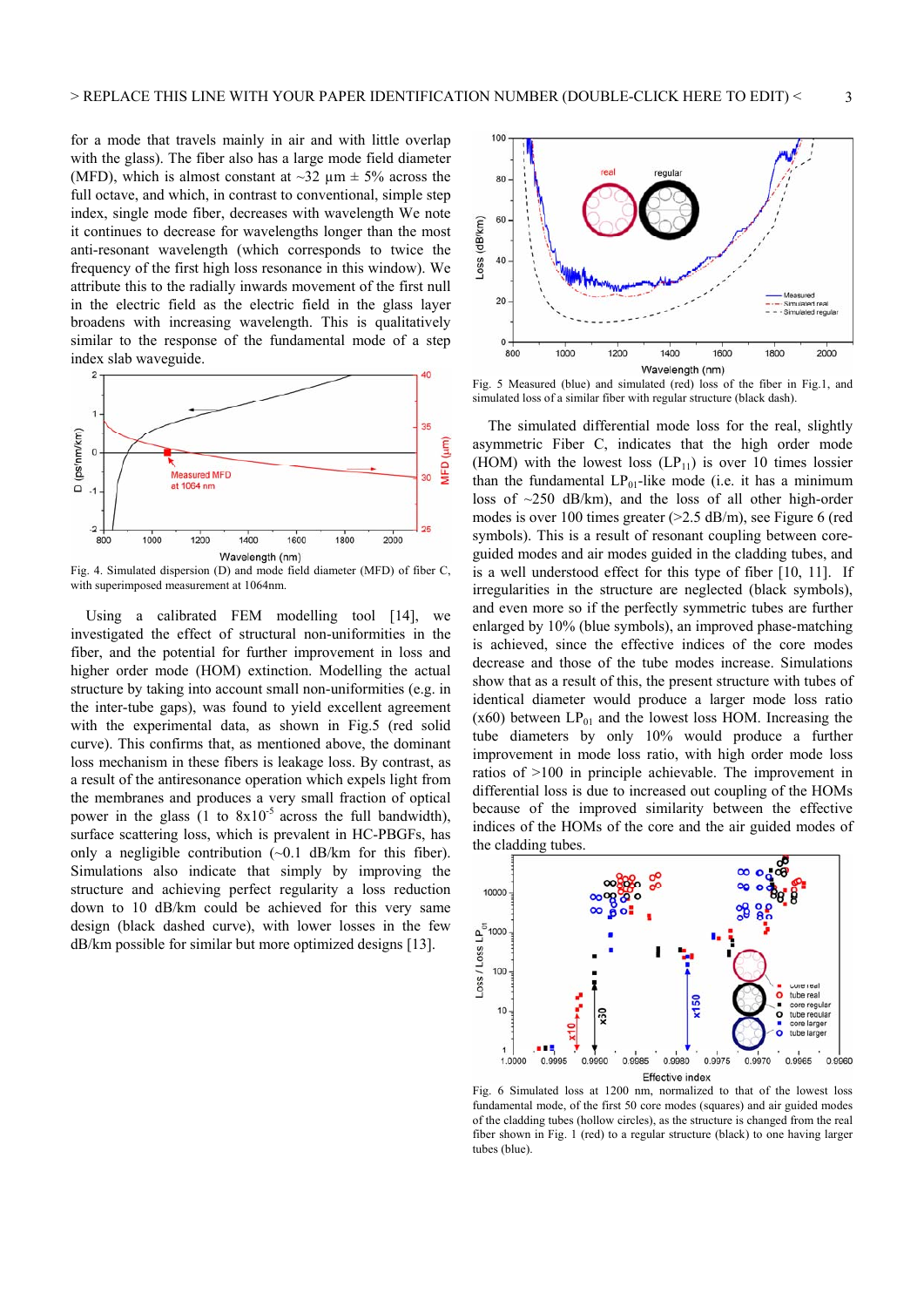The already fairly large mode loss ratio of Fiber C  $(10\times, \text{ as }$ compared to 2-3× of HC-PBGFs [14] but less than  $\sim$ 1000× calculated for an optimized 6 tube ARF [10]), combined with a very low intermodal coupling due to the small overlap of the field with the glass surfaces (the mechanism for intermodal coupling is akin to that of the scattering loss), together with suitable core mode excitation described below, makes this fiber strongly single moded after just a few 10s of meters. This prediction is confirmed by the S2 measurements performed over 3 m and 100 m long fibre samples and shown in Fig.7. They show that while a small LP11 fractional component (at ~-20dB level) can be observed after 3 m meters, no LP11 (or indeed any other mode) component can be observed above the noise floor of the measurement with the 100 m long fiber sample. The measurements allow us to conclude that the modal purity (high order mode suppression) is better than 50 dB. This is a conservative number obtained in the worst case scenario where intermodal coupling broadens the LP11 peak at 1.7 ps/m significantly, making its power fall below the measurement floor. Without such consideration, the LP11 mode energy would be all contained in a narrow peak at 1.7 ps/m (Fig. 7), resulting in mode purity better than 75 dB (limited by the measurement sensitivity, shown at -80 dB in Fig. 7).. It confirms that the combination of suitable excitation, intrinsic HOM loss discrimination of the fiber and fiber length does indeed lead to the expected result and verified that distributed coupling to a HOM noted elsewhere [10] should not be a problem in our transmission experiment. This is, to the best of our knowledge, the highest ever experimental demonstration of modal purity reported in a hollow core fiber link to date

In preparation for the transmission experiment, and despite the large MFD mismatch with SMF, we have been able to produce a fully connectorized SMF28 to hollow core to SMF28 fiber link with a total overall connectorization loss of  $\sim$ 2.1dB (as of yet not fully optimized) through the use of suitable intermediate buffer fibers with intermediate MFD of the fundamental mode. The S2 measurements and cutback loss shown in Figs. 3 and 5, were performed with the same mode field matching splice assembly on the input side. For the transmission experiments a second splice assembly was joined to the output end of the link.



Fig.7.  $S^2$  measurement of the fiber with a spliced launch (inset: splice image), indicating some residual high order mode content after 3 m (blue curve) and a

high modal purity obtained after 100 m (red curve). The grayed area shows known measurement artifacts associated with the detailed measurement set up.

#### III. DATA TRANSMISSION EXPERIMENT

To test the ability of the fiber to transmit data across such a very wide wavelength range we measured the data transmission performance through 100 m length of fiber at three widely different wavelengths: towards the short wavelength transmission edge at 1065 nm, in the middle of the transmission band at 1565 nm, and at the long wavelength transmission edge at 1963 nm ( $\lambda_{1-3}$  in Fig.3). At the three wavelengths of interest the total span loss was 4.9, 6.3 and 18.5 dB, respectively. An on-off keying data rate of 10 Gbit/s (with a  $10^{31}$ -1 pseudorandom bit sequence) was used in each instance. Due to the extreme wavelength range covered it was necessary to use different combinations of lasers, modulators and detectors to make the measurements. In each instance the signals were passed through a polarization controller and launched into the fiber under test. At the receiver side the signal was amplified and analyzed with a bit error ratio (BER) tester. To compensate for the higher fiber loss at 1963 nm a Thulium-doped fiber amplifier was used. In all cases the transmission was essentially BER power penalty-free, regardless of polarization state at the fibre input (that was changed using the polarization controller) confirming the excellent transmission characteristics of the fiber at these widely disparate wavelengths. Fig.8a shows the spectral characteristics and eye diagrams for each wavelength after 100 m transmission and fig. 8b the BER. Whilst we have only tested at 3 discrete wavelengths we fully expect the fiber to transmit data equally well across its entire low loss transmission window.



Fig. 8. Data transmission at 10 Gbit/s. a) Spectral characteristics (0.1 nm resolution): 1065 nm (solid black), 1565 nm (dash red), and 1963 nm (short dash blue) wavelengths. Eye diagrams after the transmission through 100-m long ARF sample are shown as insets. B) BER curves: back-to-back (black squares) and after transmission (red circles) showing no power penalty.